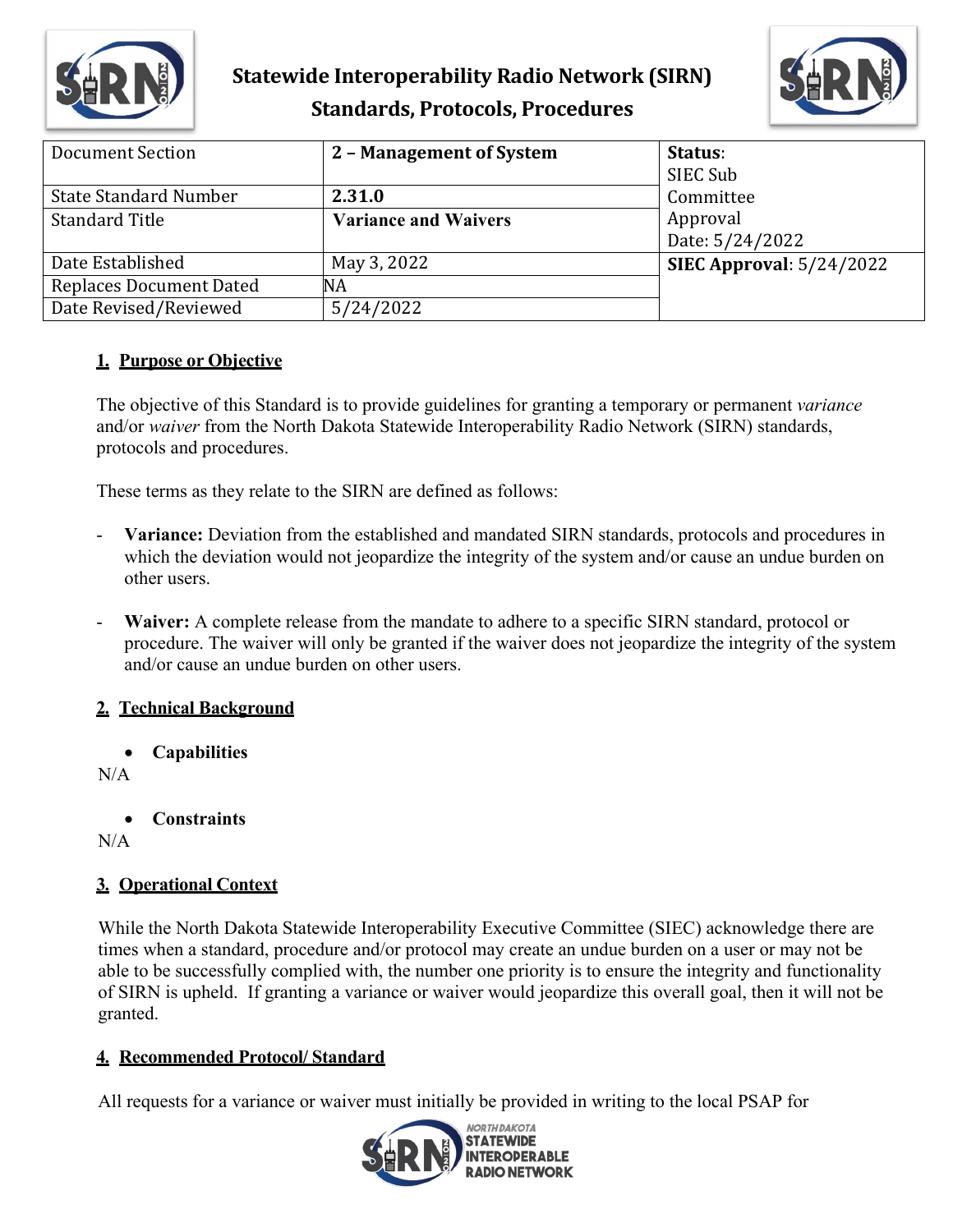

# **Statewide Interoperability Radio Network (SIRN) Standards, Protocols, Procedures**



preliminary review; post review, the PSAP will forward to the SIEC SIRN Subcommittee. Oral requests will be viewed as an inquiry for guidance and not as a formal request for variance or waiver.

### **5. Recommended Procedure**

The agency requesting a variance and/or waiver must submit its request in writing to the Public Safety Program Manager, in coordination with the local PSAP. The request must contain the components below. Incomplete requests will be denied. If more then one variance or waiver is being requested, then the required elements must be completed for every variance and/or waiver being requested.

### **Waiver/Variance Application Required Elements**

- 1. A detailed description of the variance and/or waiver being requested.
- 2. A detailed justification for the variance and/or waiver (including the potential consequences if the request is not approved).
- 3. As assessment of how the variance or waiver will affect other users on the system.

### **Review Process and Approval Criteria**

Upon receiving variance and/or waiver request, the SIEC SIRN Subcommittee will review the request to ensure all required elements are present. If elements are missing, then the request will be denied and returned to the user. If all elements are present, then the application will be forwarded to the appropriate subject matter experts as identified by the SIEC SIRN Subcommittee.

Upon receipt from the PSAP, the Subcommittee will consider the following elements when approving or denying a request for Variance or Waiver:

- 1. Input from the PSAP who submitted the application
- 2. Current and potential future technical impacts
- 3. Current and potential operational impacts
- 4. The Agency's conformance with other SIRN standards, protocols, and procedures
- 5. Financial impact to the SIRN and SIRN Users
- 6. Alternatives to granting the Variance or Waiver

The SIEC will notify all affected users of any potential negative impacts if the variance or waiver is granted and provide an open comment period for affected users. The impacted agency will be given 30 days to provide a written response.

The SIEC and/or the SIRN subcommittee may approve, disapprove, or modify the request. It may also grant a temporary variance or waiver until the official process deviation.

Upon completion of the review and commenting periods, the SIEC and/or the SIRN subcommittee will notify the agency designee of its decision.